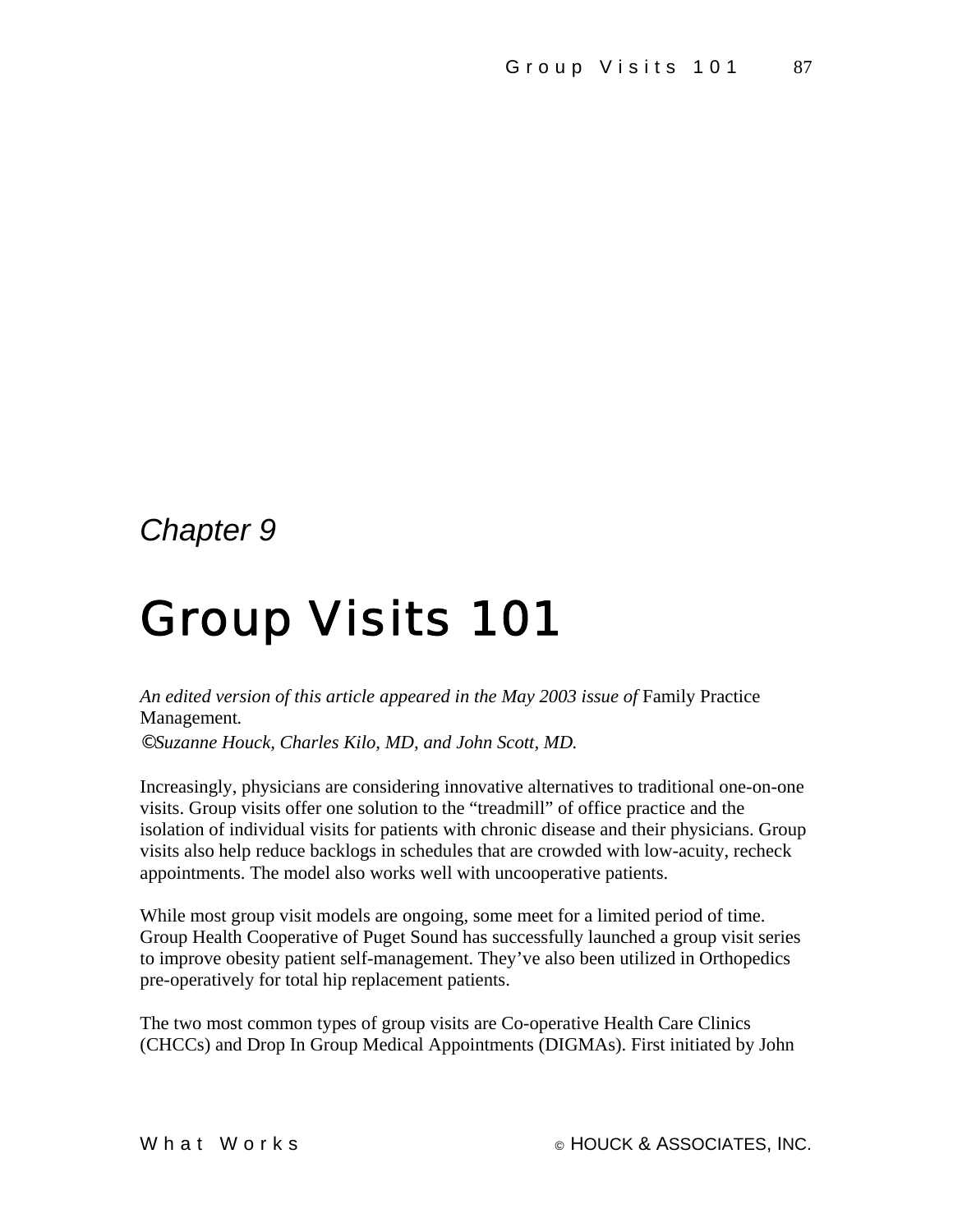Noffsinger, PhD, DIGMAs are 90-minute appointments co-led by a physician and behavioral health professional, typically held at a designated time every week.

The CHCC is the more common group visit model, which is the primary focus of this discussion. Initiated by Dr. John Scott at Kaiser Permanente, Denver, in the early 1990s, the concept has spread to a number of practices nationwide. Participating patients are very enthusiastic. Common comments heard from patients after the visits include, "I'm not so dumb," and "It's nice to know I'm not the only one dealing with these kinds of health problems." One of the most effective results of group visits is their ability to validate and expand patient self-care. In fact, because patients deliver the vast majority of all "healthcare," why not enlist and develop them as resources in the care process? At several sites, including Kaiser Permanente in Boulder, Colorado, patients can be seen perusing their own medical records during a group visit—definitely a departure from business as usual!

Primary care practices commonly use group visits for patients with chronic diseases as well as for older patients and overutilizers. The concept has also been successful in specialty practices, including neurology, cardiology, and oncology. Between one third and one half of all invited patients usually participate in group visits. Family members or caregivers are commonly invited and attend about 50% of visits.

Initial preparation can be significant to launch group visits. Typical activities include:

- Deciding on an appropriate group of patients, high-utilizers such as patients with hypertension, obese or older patients with numerous co-morbidities, patients who've had six or more visits within the past year
- Determining visit frequency and whether it will be ongoing or for a limited period of time
- Enlisting strong nursing and administrative staff support as well as resources during the visits
- Identifying potential patients, based on ICD-9 codes, registries, or available prescription data
- Developing a "message" to enlist patients. This can be delivered by physicians during an office visit, via mailers, or with structured calls by nursing support staff. (See also Sample Handout.) Be sure callers let patients know that "your physician asked me to invite you" to attend a visit with other patients. Followup initial discussion with a letter that reinforces the personal invitation and benefits of attending.

A two-year randomized clinical trial of 400 older patients with chronic illnesses enrolled in Kaiser Permanente in Colorado found that compared to a control group, group visit patient hospitalizations dropped from 39% to 27%. In addition, there were fewer calls to physicians, an increase in the number of calls to nurses, and a drop in annual per patient ED visit rates from 53% to 35%. Kaiser also found a reduction in same-day visits to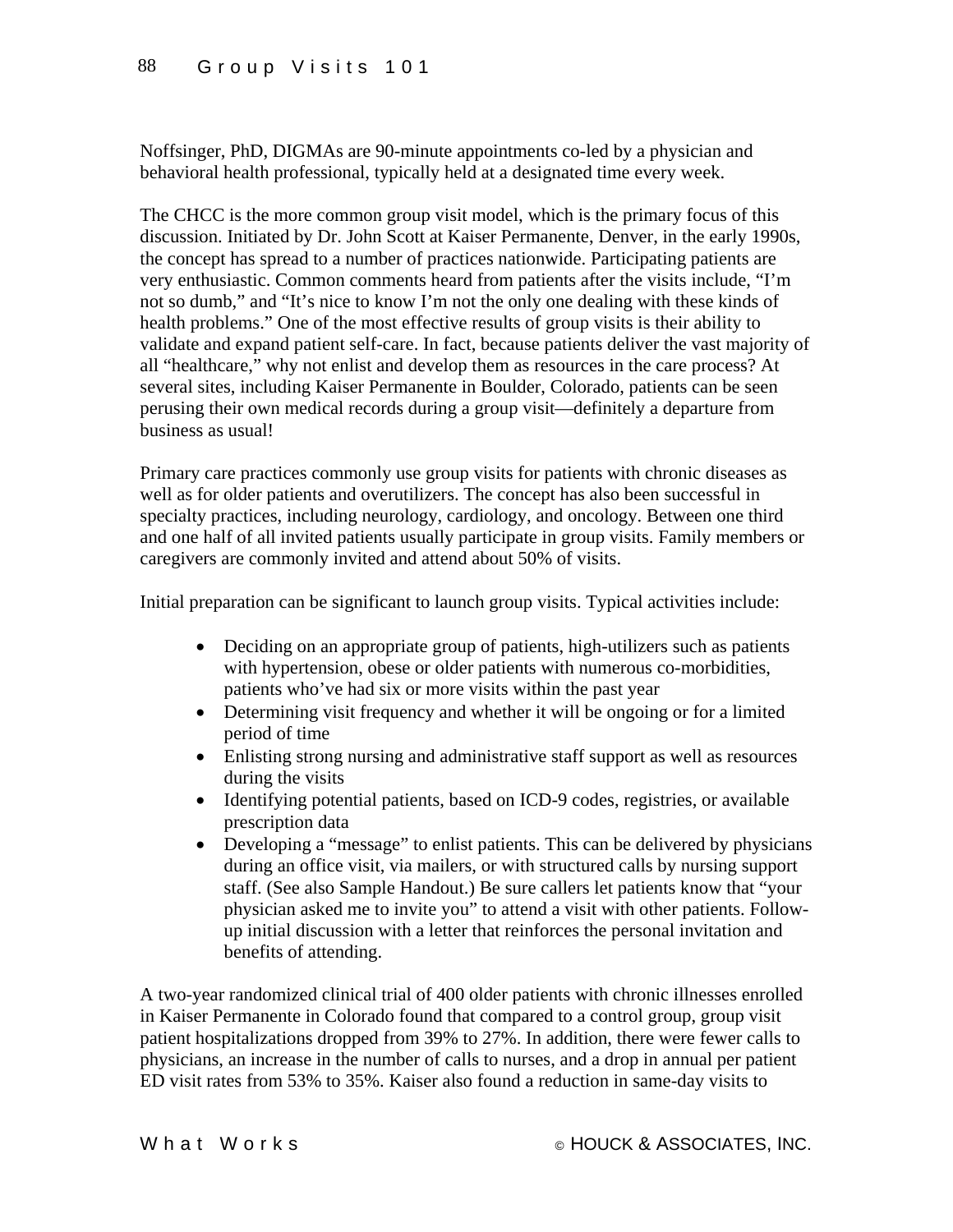primary care. Urgent care visits fell from 0.3 to 0.24 per patient per year (Beck, A., Scott, J., & Williams, P., 1997).

Another group found a 32% reduction in total cholesterol/HDL ratios, a 30% drop in Hb A1c levels and a 7% reduction in healthcare expenses in a group of patients with poorly controlled type II diabetes (Masley, S., Sokolof, J., & Hawes C., 2000, June).

#### *Visit Format*

The common format for a group visit begins with an initial check-in and greeting period. (See Table 9.1.) This is typically followed by self-care discussion and education regarding overall management of a disease such as diabetes or a specific topic such as insomnia. Next, the group takes a break, when refreshments are frequently served while the physician and a nurse or medical assistant complete vital signs and confer with each patient in the group individually about specific health problems. This is followed by a question-and-answer period and finally one-on-one visits as needed or with two to three patients.

| 15 Minutes                   | 30 Minutes                                                                                                                                                              | 30-40 Minutes                                                                                              | 15 Minutes                                                              | 30-45 Minutes                                                                                                                                       |
|------------------------------|-------------------------------------------------------------------------------------------------------------------------------------------------------------------------|------------------------------------------------------------------------------------------------------------|-------------------------------------------------------------------------|-----------------------------------------------------------------------------------------------------------------------------------------------------|
| Introductions and<br>welcome | Self-care education<br>regarding common<br>problems<br>encountered by<br>attendees: diabetes<br>foot care, insomnia in<br>seniors.<br>pre- and post-op care<br>planning | Break for interactive<br>nurse and physician<br>time<br>(e.g., vital signs, refills,<br>individual advice) | Ouestion-and-<br>answer time as well<br>as planning next<br>group visit | Individual 1:1 visit<br>time with MD after<br>group visit. Patients<br>may self-select or<br>physician may<br>determine need for<br>1:1 visit time. |

**Table 9.1 Sample Group Visit Schedule** 

Patients are seated in a circle or semicircle to promote interaction. Name tags also help promote interaction in new groups and for new members. Patients are encouraged but not required to use first names. A common pitfall of group visits that we've observed is the tendency for physicians to assume a didactic role when clinical questions arise. In more successful groups, physicians will frequently refer clinical questions to the group for discussion and feedback. This builds self-care confidence and helps patients shift from a dependent to a more independent role in their own care. Acknowledging the value of patients who share their experience also opens up group visit "space" for attendee participation. In short, physicians participate but don't dominate the discussion.

Nursing staff typically spend about two hours of preparation time before a group visit, reviewing and documenting medical records as well as completing forms for diagnostic tests and lab work.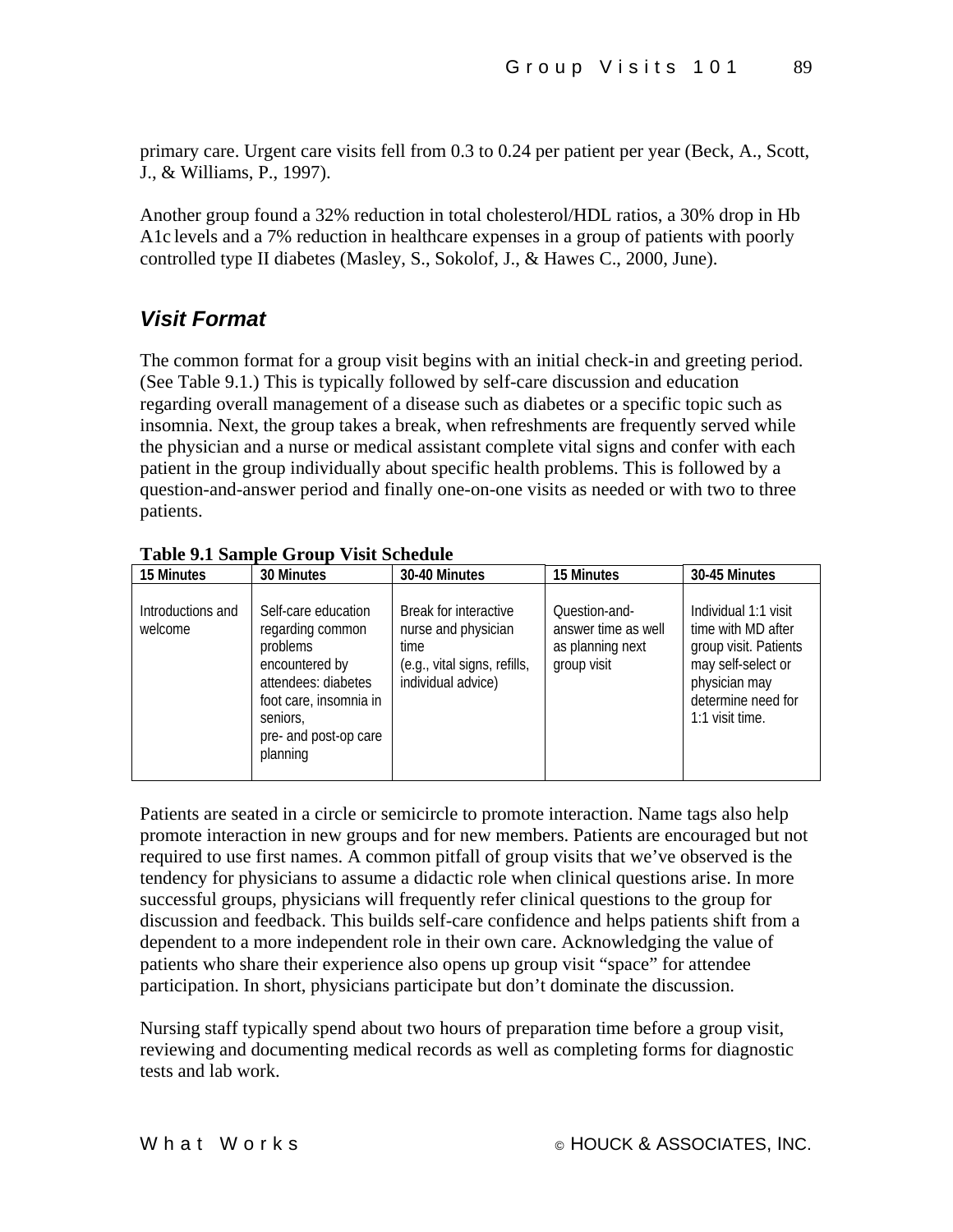Based on observations at several sites, providers report greater satisfaction with group visits when charting is completed at the end of each visit. Templates can be used to quickly and thoroughly document visit findings.

In identifying individual group visit topics, providers are encouraged to select content based on instructions that they find themselves repeating to patients during a typical day. Brenda Stidham, RN, Department of Veterans Affairs Hospital in Lake City, Florida, reports that her group selects topics from the patients' problem list. She also selects topics from patients' responses to questions regarding their greatest problems in living with different illnesses.

#### *Sample Handout*

Use the following handout as a sample to reinforce initial physician discussions to enlist patients for group visits. The handout is designed to reinforce the concept of group visits and also serves as a tangible reference for patients and family members. It can be slightly modified for use as a mailer to prospective participants after nursing staff calls them to assess their interest.

*You are invited to join Dr. Jones for a group physician visit. It's an idea that other doctors around the country have found helps patients and physicians to spend time together in more ways than just the usual office visit. When Dr. Jones researched this idea, he was amazed at how much patients also enjoyed group visits.* 

*This is how it works. Doctor Jones and his nurse will visit with you in a group along with 15-20 of his other patients for about one and one half hours in a conference room here at the office. During the visit there will be time for talking with other patients as well as education about specific health problems. Then Dr. Jones will go around the group and spend time talking with patients individually about their health problems and concerns. If you have additional health concerns that you need to talk about and don't want to discuss in the group, there will also be time to meet alone with Dr. Jones after the group visit. This idea got started because Dr. Jones feels that the usual 15-20 minute scheduled office visit times just aren't enough to give the kind of care that he wants to provide to you. Of course, the visits are completely voluntary.*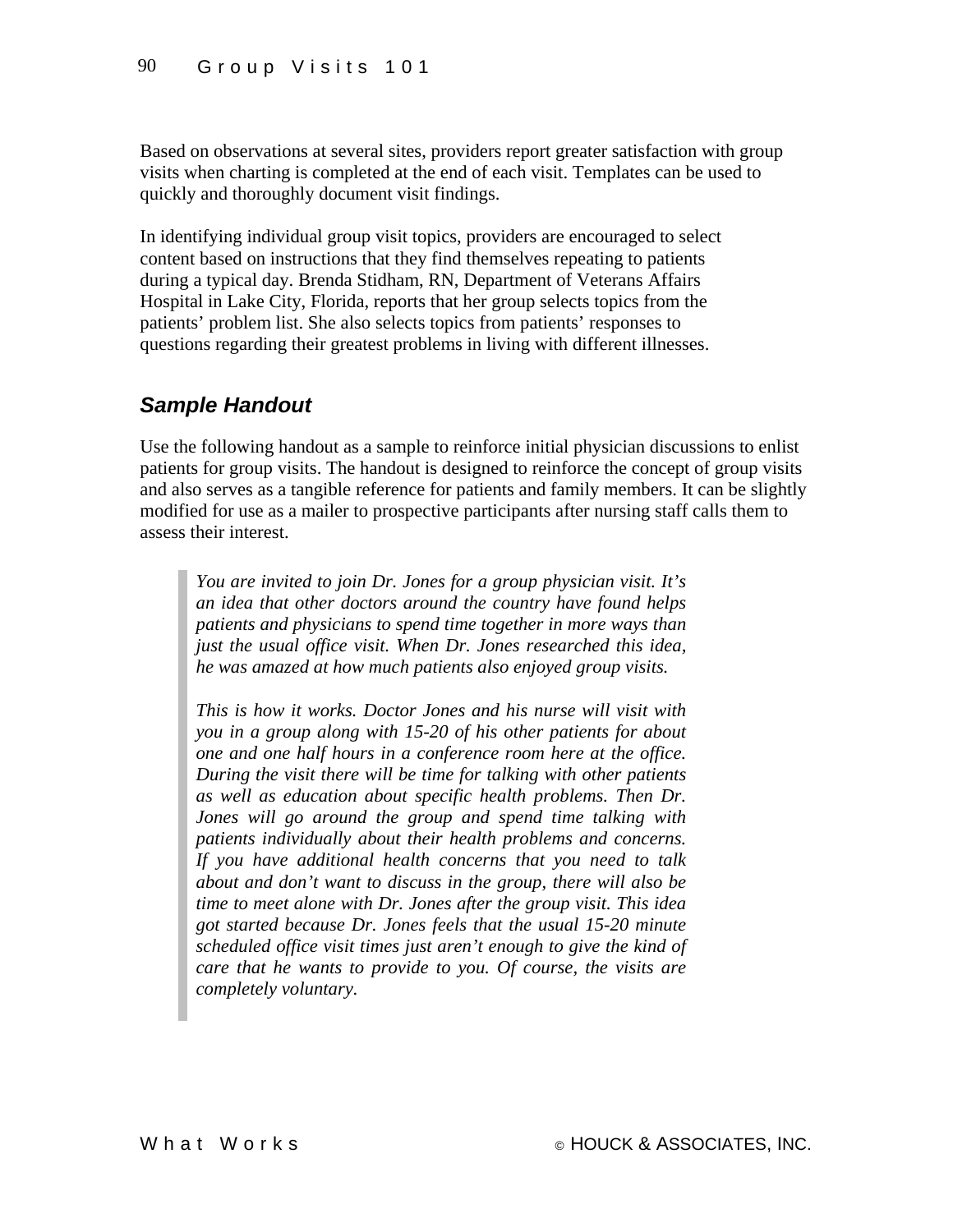*The program was set up to provide an additional opportunity for patients to meet with their doctor on a regular basis and to learn how to deal with common health problems. Patients at other group visits say that they've learned a lot from other patients who are dealing with similar health problems.* 

*You don't need to make an appointment for this time together. The group doctor visits also help patients to get their health needs met and their questions answered. From time to time, other health professionals like pharmacists or health educators may join your doctor and nurse at the visits.* 

*When you come in for your group visit, just check in as usual for the visit and pay your usual co-pay. You'll be instructed by the receptionist at the desk regarding where to go.* 

*Patients who attend group visits are also invited to participate in selecting the kinds of health issues that are discussed. If you decide to attend, please feel free to bring a family member with you to the group visit. If you think that you would be interested in the program, simply let your physician or his nurse know and we will contact you regarding the next visit time.* 

*We welcome your possible interest in this new opportunity for you and Dr. Jones to participate in your healthcare. Of course, if you decide not to participate, Dr. Jones will continue to see you at the office as he has in the past.* 

Next visit date and time:\_\_\_\_\_\_\_\_\_\_\_\_\_\_\_\_\_\_\_\_\_\_\_\_\_ Our phone number:

#### *Space for Group Visits*

Group visits require space for checking in as well as for seating patients, family members, and caregivers who may attend. While some sites carve out office visit time for use of the waiting room, this can be problematic. When remodeling one of its sites near Denver, staff at Clinica Campesina located the lunch room next to a conference room with a sliding door partition that can be opened for group visits. (See Figure 9.1.)